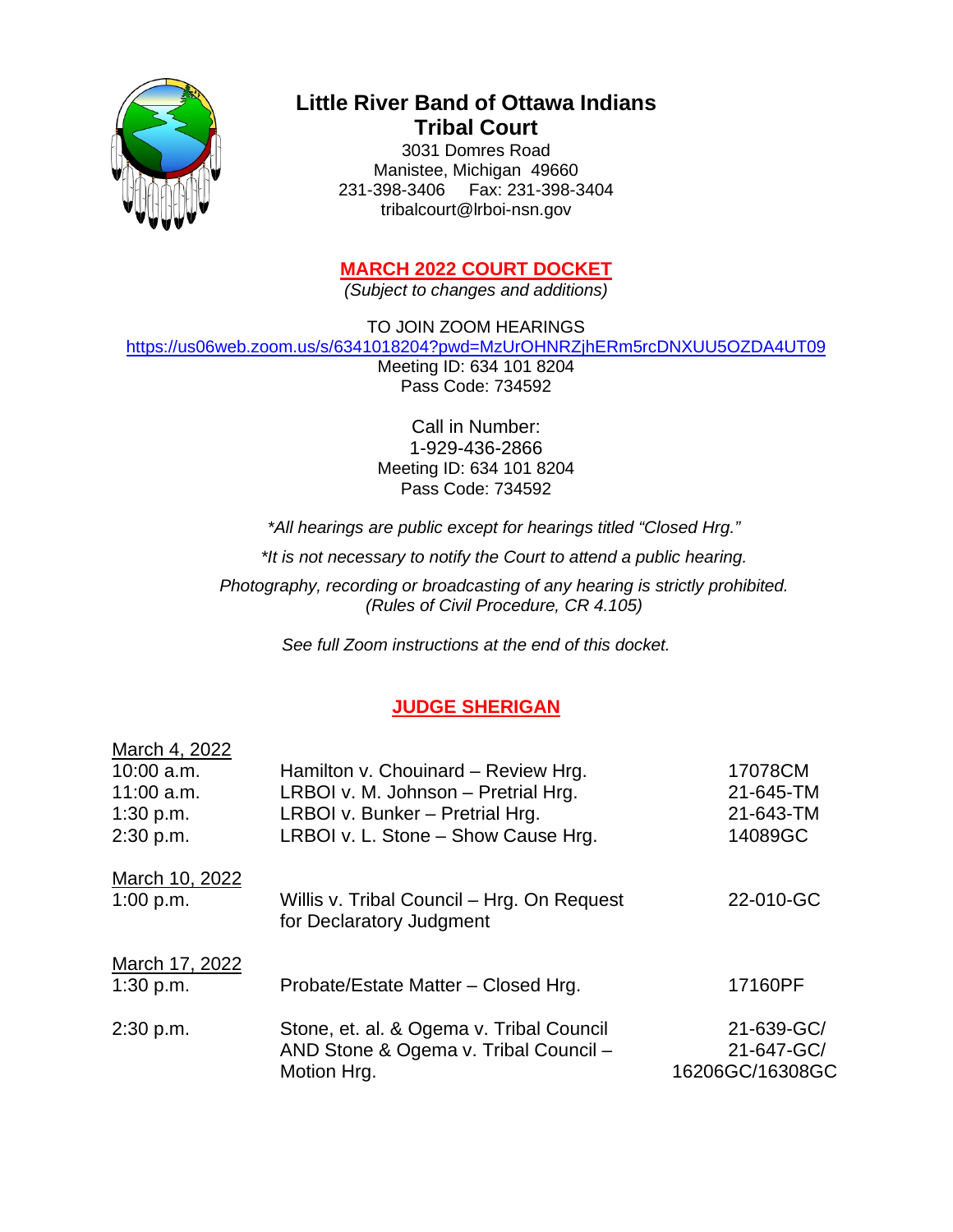#### **JUDGE SHERIGAN** (cont'd)

| Motion Hrg.                                                                                                                                                                                                                                                                                                                                                      |                                                                                                                                  |                                                                    |                                                                                                                                                                                                                                                                                                                                                                                                                                                                                                                     | 09156DM<br>20061DM                                                                                                                                                                                                                                                                                                         |
|------------------------------------------------------------------------------------------------------------------------------------------------------------------------------------------------------------------------------------------------------------------------------------------------------------------------------------------------------------------|----------------------------------------------------------------------------------------------------------------------------------|--------------------------------------------------------------------|---------------------------------------------------------------------------------------------------------------------------------------------------------------------------------------------------------------------------------------------------------------------------------------------------------------------------------------------------------------------------------------------------------------------------------------------------------------------------------------------------------------------|----------------------------------------------------------------------------------------------------------------------------------------------------------------------------------------------------------------------------------------------------------------------------------------------------------------------------|
|                                                                                                                                                                                                                                                                                                                                                                  |                                                                                                                                  |                                                                    |                                                                                                                                                                                                                                                                                                                                                                                                                                                                                                                     | 22-040-TM                                                                                                                                                                                                                                                                                                                  |
|                                                                                                                                                                                                                                                                                                                                                                  |                                                                                                                                  |                                                                    |                                                                                                                                                                                                                                                                                                                                                                                                                                                                                                                     | 17123DM<br>19254DP<br>17271NA / 22-030-AM<br>09135DM                                                                                                                                                                                                                                                                       |
|                                                                                                                                                                                                                                                                                                                                                                  |                                                                                                                                  |                                                                    |                                                                                                                                                                                                                                                                                                                                                                                                                                                                                                                     |                                                                                                                                                                                                                                                                                                                            |
|                                                                                                                                                                                                                                                                                                                                                                  |                                                                                                                                  |                                                                    |                                                                                                                                                                                                                                                                                                                                                                                                                                                                                                                     | 21-601-TM                                                                                                                                                                                                                                                                                                                  |
|                                                                                                                                                                                                                                                                                                                                                                  |                                                                                                                                  |                                                                    |                                                                                                                                                                                                                                                                                                                                                                                                                                                                                                                     | 21-635-NA<br>20106TM                                                                                                                                                                                                                                                                                                       |
|                                                                                                                                                                                                                                                                                                                                                                  |                                                                                                                                  |                                                                    |                                                                                                                                                                                                                                                                                                                                                                                                                                                                                                                     |                                                                                                                                                                                                                                                                                                                            |
|                                                                                                                                                                                                                                                                                                                                                                  |                                                                                                                                  |                                                                    |                                                                                                                                                                                                                                                                                                                                                                                                                                                                                                                     | 22-014-GC                                                                                                                                                                                                                                                                                                                  |
| <b>Adult Adoption</b><br>Adoption of Minor<br>Custody of Minor<br>Conservator<br>Cora Offense/Conservation<br><b>Child Support</b><br>Divorce with children<br>Divorce w/o children<br><b>Domestic Paternity</b><br><b>Domestic Violence</b><br><b>Enrollment Appeal</b><br><b>Election Board Appeal</b><br><b>Employment Matter</b><br>Foreign Support Judgment | FJ.<br>GA<br>GC<br>GN<br><b>GM</b><br>JC<br>JV<br>LT<br><b>NC</b><br><b>NA</b><br>PF<br>PP<br><b>SA</b><br>TM<br>TA<br><b>WC</b> | <b>General Civil</b><br>Juvenile<br>Probate<br><b>Trust Access</b> |                                                                                                                                                                                                                                                                                                                                                                                                                                                                                                                     |                                                                                                                                                                                                                                                                                                                            |
|                                                                                                                                                                                                                                                                                                                                                                  |                                                                                                                                  |                                                                    | Wilson v. O'Connor - Show Cause Hrg.<br>Peterson v. Peterson - Show Cause &<br>LRBOI v. R. Champagne - Arraignment<br>Torres v. Torres - Motion/Show Cause Hrg.<br>Chandler v. Cross - Motion Hrg.<br>NA/Adoption Matter - Closed Hrg.<br>Hilden v. Hilden - Review Hrg.<br><b>JUDGE LAPORTE</b><br>LRBOI v. Walsh - Arraignment<br>Torrenga v. Torrenga - Final Divorce Hrg.<br>LRBOI v. J. Gibson - Plea Hrg.<br><b>JUSTICE POPE</b><br>Cheney/Thull v Election Board -<br><b>Appellate Scheduling Conference</b> | Foreign Judgment<br><b>Gaming Appeal</b><br>Guardianship of Incapacitated Adult<br>Guardianship of Minor<br><b>Judicial Complaint</b><br><b>Landlord Tenant</b><br>Name Change<br><b>Neglect Abuse</b><br><b>Personal Protection</b><br>Service Authorization<br><b>Tribal Misdemeanor</b><br><b>Worker's Compensation</b> |